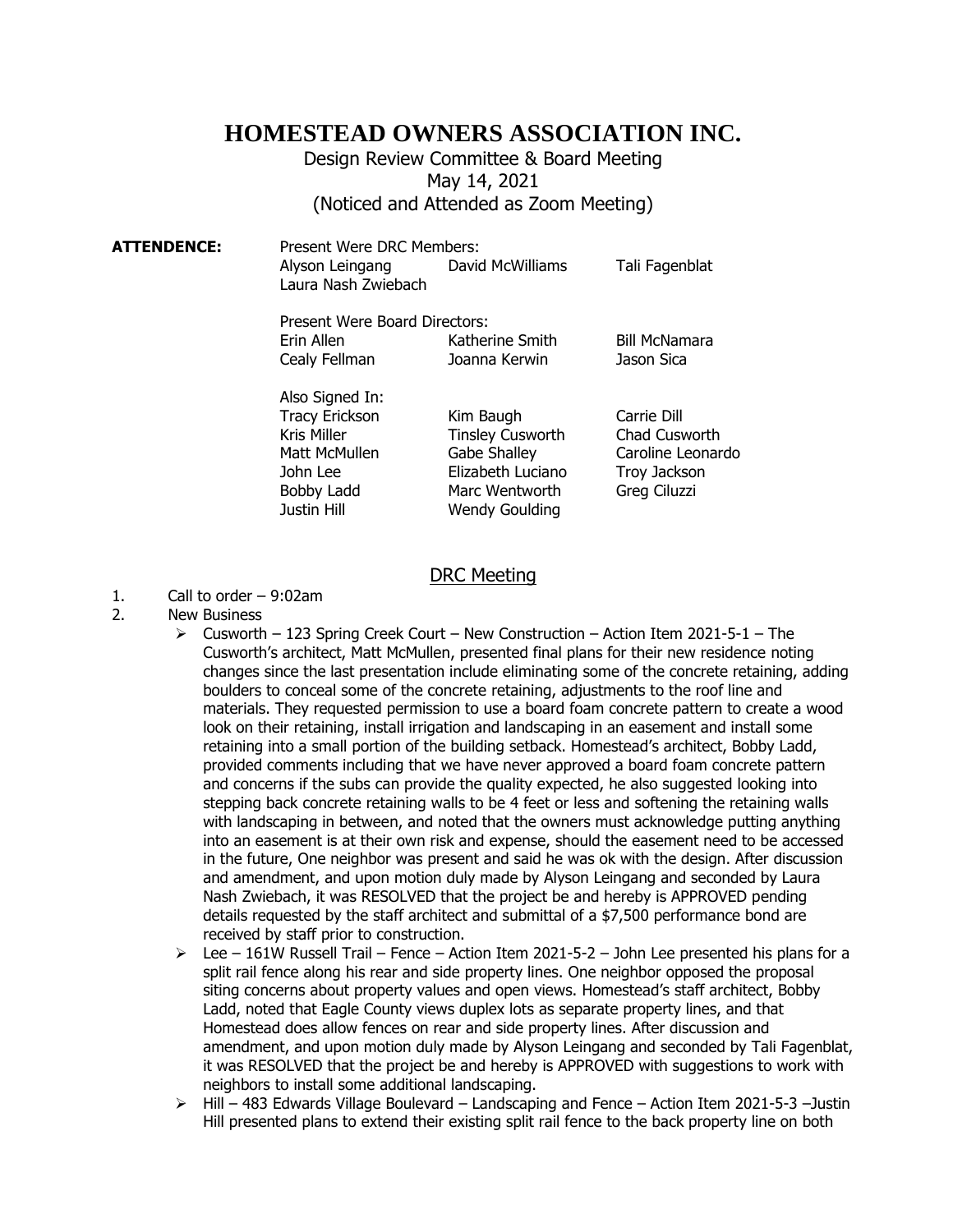sides of the duplex, and to add landscaping and a sitting area on the east side of the duplex. Noting the fences will match existing, mirror each other and there will be no grade change. The DRC had concerns regarding the grading and the fence on the west side, as it was shown to connect to a fence in front of the house. After discussion and amendment, and upon motion duly made by Alyson Leingang and seconded by David McWilliams, it was RESOLVED that the project be and hereby is APPROVED contingent on the plans for the fence on the west side changing to connect to the home versus the front yard, and that if there is any grading work the needs to be done the owners will come back to the DRC for approval.

- ➢ Luciano 58 Allen Circle Window Replacement, Landscaping and Deck Action Item 2021- 5-4 – Elizabeth Luciano presented plans to replace all windows in their home with vinyl clad windows, replacing their deck with like for like, adding steps and a small area of railing with horizontal balusters. The DRC would prefer that the replacement deck balusters match the existing deck above, or that the Lucianos update the deck balusters on the upper deck to match the new balusters below. Elizabeth said she would discuss that possibility with her husband. After discussion and amendment, and upon motion duly made by Laura Nash Zwiebach and seconded by Alyson Leingang, it was RESOLVED that the project be and hereby is APPROVED with caveat that the Lucianos consider matching balusters for the decks.
- ➢ Ciluzzi 17 Spring Creek Court Solar Action Item 2021-5-5 Greg Ciluzzi presented plans to install 22 flush solar panels on the south side of his roof. The DRC requested the utility boxes and conduit be painted to match the house and the disconnect and utility meter be enclosed. After discussion and amendment, and upon motion duly made by Alyson Leingang and seconded by David McWilliams, it was RESOLVED that the project be and hereby is APPROVED noting the utility boxes and conduit be painted to match the house.
- ➢ Leonardo 10 Freemont Deck Action Item 2021-5-6 Caroline Leonardo presented plans to enlarge their deck and install a pergola and some landscaping. Noting there will be no grading changes, the trellis and stucco will match the house color. They received positive neighbor input. After discussion and amendment, and upon motion duly made by Alyson Leingang and seconded by Laura Nash Zwiebach, it was RESOLVED that the project be and hereby is APPROVED pending any unexpected grading changes be approved by the DRC prior to construction.
- $\triangleright$  McNeill 59 Creamery Trail Deck Railings Action Item 2021-5-7 The McNeills are proposing to remove existing deck railing and replace with metal railings. After discussion and amendment, and upon motion duly made by Alyson Leingang and seconded by David McWilliams, it was RESOLVED that the project be and hereby is APPROVED as presented.
- $\triangleright$  Goulding 220 Gold Dust Drive Standing Seam Roof Accent Action Item 2021-5-8 The Goulding are proposing to add a small accent area of standing seam roof. After discussion and amendment, and upon motion duly made by Alyson Leingang and seconded by David McWilliams, it was RESOLVED that the project be and hereby is APPROVED as presented.
- 3. Member Input DRC Issues Old Business Hearings (Required and Requested) ➢ None
- 4. Staff Reviewed
	- ➢ Neal Castle Peak Townhomes Deck Informational Item 2021-5-1

### Board Meeting

- 1. Call to order 10:22am
- 2. DRC Hearings (Required and Requested) / Compliance Issues / Report ➢ None
- 3. Member Input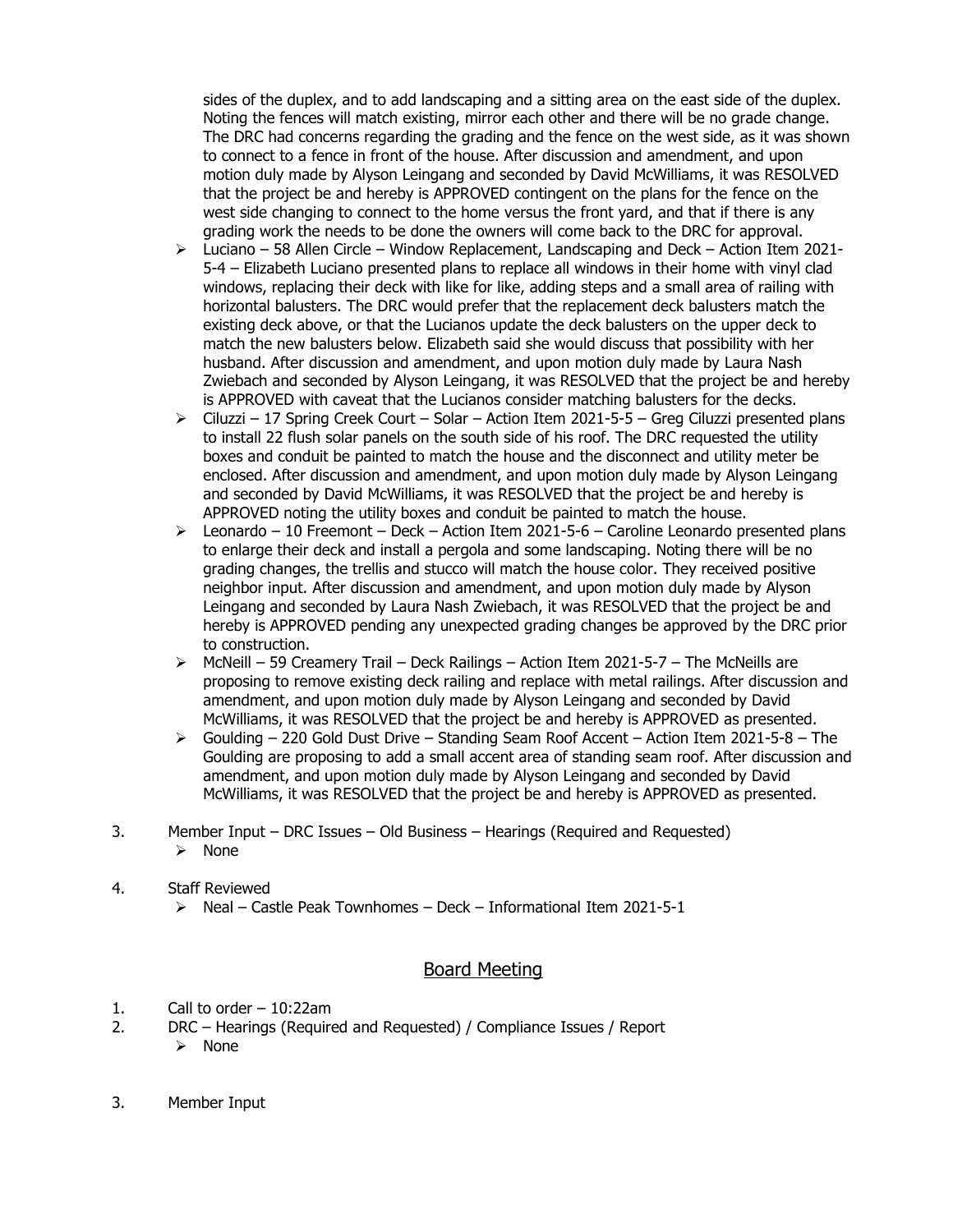- $\triangleright$  One member was present to discuss the Eagle County Open Space "L" stating that the gate at the parking lot is still broken. The member also had questions and concerns on the new open space rules regarding leashing dogs.
- $\triangleright$  Another member who sits on the Eagle County Animal Services committee suggested we ask people to keep dogs on leash until up higher on trails and away from the parking lot/fox den/etc.
- $\triangleright$  The Board agreed to make new signage to notify people of the fox den in the area and ask people keep their dogs on leash while in the area.
- $\triangleright$  Another member had comments on cars parking on the street near Park De Clarke and possible solutions.
- $\triangleright$  Lastly a member provided an update on the Mtn. Hive development, noting that the project has been tabled for a fifth time. The member also mentioned that the Edwards recycling center is considering moving to the Edwards Field House.
- 4. New Business
	- ➢ None
- 5. Matters Pending
	- $\triangleright$  Trails Committee Mission and Board Goals Informational Item 2021-5-1 The Board discussed forming the trails committee at the June meeting and Board member McNamara agreed to be the Board representative.
	- $\triangleright$  Emergency Exit Point Hummingbird Filing 2 Information Item 2021-5-2 Tracy Erickson has notified neighbors that the property is scheduled to be surveyed and that he is working with tract owners to create a safe secondary emergency exit point.
	- $\triangleright$  Pickleball Court Discussions Informational Item 2021-5-3 Tracy Erickson gave an update on how the new pickleball policies are working, noting that there have been no complaints yet, and just one complaint regarding basketball use.
- 5. Approval of Minutes
	- $\triangleright$  April 9, 2021 Meeting Minutes Action Item 2021-5-1 After discussion and amendment, and upon motion made by Director Allen and seconded by Director Fellman, it was RESOLVED that the April minutes be, and hereby are APPROVED as presented.
- 6. Financial
	- $\triangleright$  Approve Financials March 2021 Action Item 2021-5-2 After discussion and amendment, and upon motion made by Director Fellman and seconded by Director Smith, it was RESOLVED that the financials from March 2021 be, and hereby are APPROVED as presented.
- 7. Director and Programs Reports
	- $\triangleright$  Director's Report COVID 19 Update Restriction and Club Policy Review Information Item 2021-5-4 – Tracy Erickson gave the board an update on how the Club is handling COVID-19 and discussed following CDC recommendations and Eagle County Public Health guidelines. After discussion and amendment, and upon motion made by Director McNamara and seconded by Director Smith, it was RESOLVED that Homestead begin allowing guests again. After discussion and amendment, and upon motion made by Director Allen and seconded by Director Kerwin, it was RESOLVED that Homestead continue to follow Eagle County Public guidelines, noting that fully vaccinated individuals will no longer be required to wear masks inside the Club. After discussion and amendment, and upon motion made by Director Allen and seconded by Director Smith, it was RESOLVED that the guest fees be, and hereby are raised to \$10 per child and \$20 per adult.
- 8. Adjourn 11:25am
- 9. Executive Session: Contract and Legal Negotiations; Personnel Issues
	- $\triangleright$  Salter 463E Edwards Village Boulevard Installed Changes to Approved Plans Legal Information Item 2021-5-5